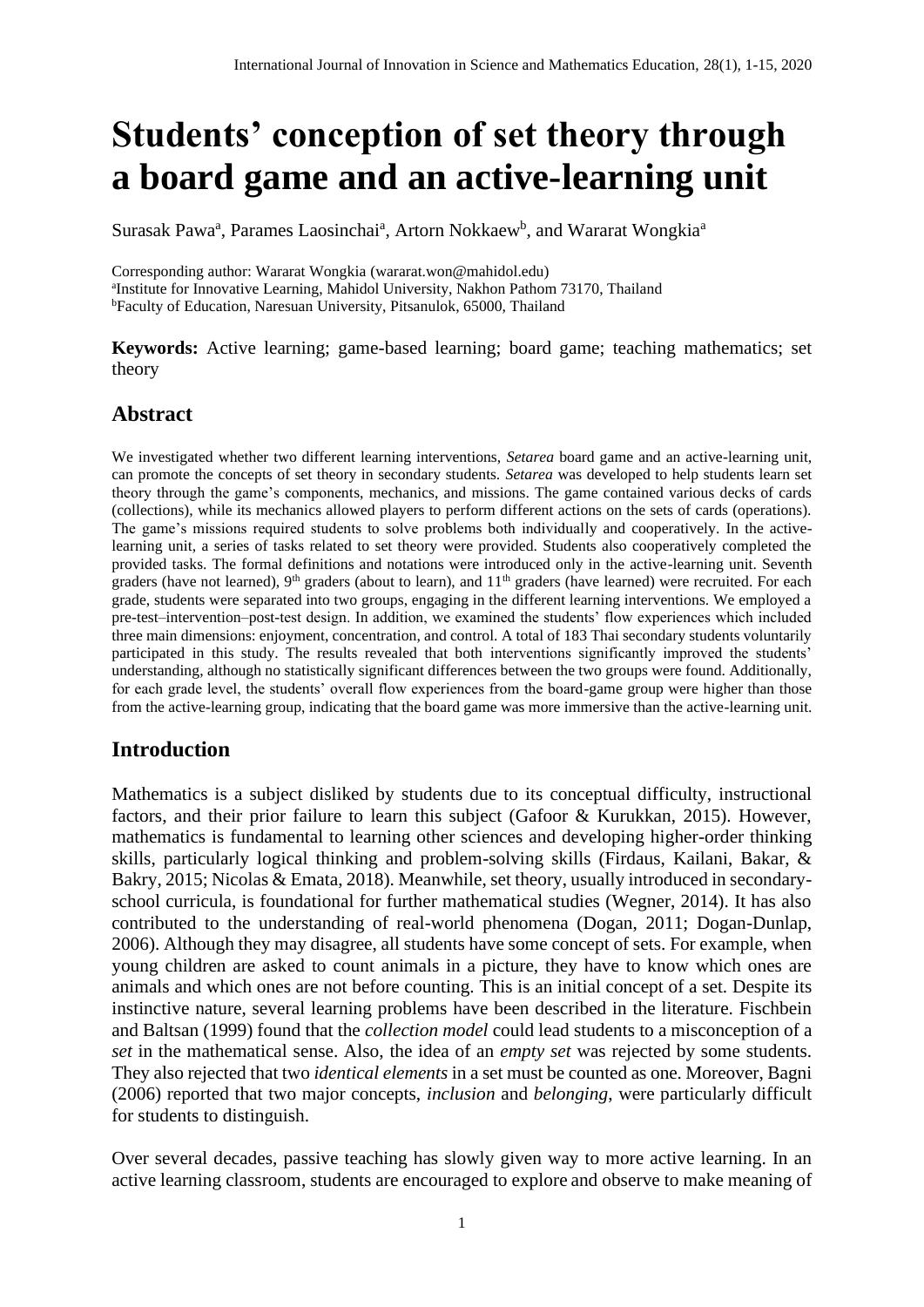things or concepts (Demirci, 2017; Prince, 2004). Several methods for teaching and learning set theory have been proposed, usually with satisfactory results (Sengul & Katranci, 2012; Wegner, 2014).

Board games are alternative learning tools in different educational settings. A number of research studies on game-based learning indicated the benefits of using board games to promote life skills and provide learning experiences for people of all ages and in all subjects (Elofsson, Gustafson, Samuelsson, & Träff, 2016; Treher, 2011). Students learn while they are playing without realising that they are learning. Games can attract players' attention, causing them to concentrate and leading to their enjoyment; this is a part of flow experience. Moreover, board games can improve students' satisfaction in the classrooms.

Difficulty in learning set theory has inspired us to create alternative mathematics activities that are meaningful and enjoyable. Thus, we developed a board game called *Setarea* for learning this topic. The sub-concepts of set theory, namely set, elements, subset, powerset, operations on sets, and cardinality of set are embedded in the game's components, mechanics, and missions in order to help students learn the concept in a different context. To evaluate the effectiveness of our board game (BG) against an active-learning unit (AL), we also designed a separate series of tasks for a different group of students to cooperatively help each other to construct the same sub-concepts. These tasks were followed by the introduction of definitions and notations, whereas, in BG, these notations were introduced only after the post-test. Students' learning at different levels (grades 7, 9 and 11) was investigated to answer three research questions (RQs):

- 1. To what extent does students' understanding of set theory improve after learning from the two developed treatments (BG and AL)?
- 2. To what extent are students' understanding of set theory different between the two developed treatments?
- 3. To what extent are students' flow experiences different between the two developed treatments?

# **Literature review**

# **Active learning approach**

Active learning is a learning approach based on constructivism wherein learning occurs mainly through active exploration. To facilitate learning, instructors should provide opportunities for students to construct their own understanding (Prince, 2004). Making meaning of their experiences is the main learning mechanism wherein students can adapt their existing knowledge and understanding to construct meaningful learning with more and deeper skills. A number of research studies in mathematics education have revealed the influence of active learning strategies on teaching and learning, especially at the secondary level (Davidson, 2015; Martins & Teodoro, 2016; Tok, Bahtivar, & Karalok, 2015). Even though active learning has been adapted to diverse contexts through several types of activities, it is not obvious what active means and how to conduct an active classroom.

## **Game-based learning approach**

Game-based learning is one kind of active learning. It was created to generate interest in learning activities through playing (Cai, Perry, Wong, & Wang, 2009). Recently it has become a trend in several settings including workplace training, social media, and education. Various forms of game-based learning have been created based on different objectives or implementations. People of all ages have encountered game-based learning activities in one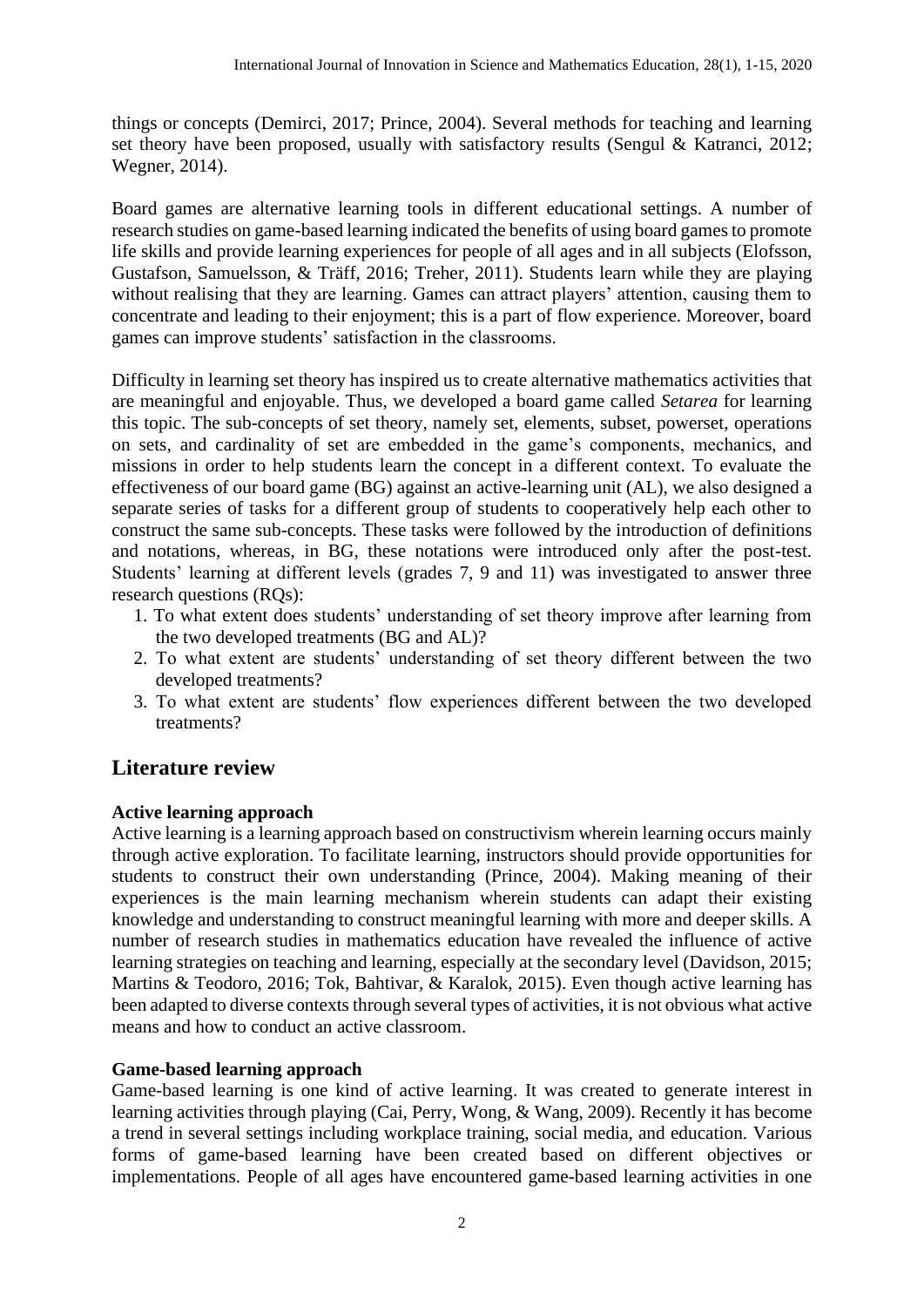form or another (Ku, Chen, Wu, Lao, & Chan, 2014). Especially in the educational context, game-based studies revealed the impacts of implementation such as better learning achievement, increased motivation, and positive attitude in many disciplines. Games also generated longer on-task behaviors than other activities (Bragg, 2012b). Educational games including computer games (Dorji, Panjaburee, & Srisawasdi, 2015), card games (Ocampo, Ancheta, Baddo, & Dugay, 2015), and board games (Daren, 2007) were recommended for learning the subject matters. Board games have existed for a long time in several forms (i.e., chess, checkers, or Go). These board games emphasise the development of thinking skills and strategies to complete the game goal. Moreover, board games have become more interesting for educators as a learning tool to enhance understanding and motivate students to learn with enjoyment (Elofsson et al., 2016; Qian & Clark, 2016). With tasks, missions, and situations, board games allow players to link their game experiences to learning outcomes (Treher, 2011). Currently, there is increased attention on studying the influence of educational games on students' mathematical performance. Several studies revealed high mathematical performance and positive attitude toward developed board games (Elofsson et al., 2016; Ramani, Siegler, & Hitti, 2012).

## **Flow in education**

Bakker (2005) proposed that three components—absorption, enjoyment, and motivation should be the main dimensions of gaming experiences. His study was the first to apply the three-dimension model to the education context. A flow experience occurs when students' skills and the demands of activities are balanced (Bakker, 2008). Pearce, Ainley, and Howard (2005), on the other hand, proposed that enjoyment, concentration, and control can be employed to measure the overall state of flow. Enjoyment refers to the student being engaged in the activity. Concentration refers to the student concentrating and paying total attention to the activity. Control refers to the student's feeling of heightened control over responses through the activity. A number of studies applied and adapted the dimensions of Pearce et al. (2005) to investigate students' flow experiences in playing card games (Hong et al., 2013), board games (Khan & Pearce, 2015), and computer games (Chang, Liang, Chou, & Lin, 2017).

# **Methodology**

## **Participants**

A total of 183 students in grades 7, 9, and 11 participated in this study. Grade 7 and 9 students had not yet learned set theory, while grade 11 students had. The students from each grade were divided into two groups: the game-based learning group and active learning group. The study was conducted for a week in the first semester. For ethical consideration, the guardians of all the participants who voluntarily took part in the study were asked for permission beforehand after being informed about the details of the experiments.

## **Research design**

First, all the students were asked to complete a conceptual understanding test (CUT). Then, those who enrolled in the board game (BG) groups were instructed about the game components and rules. The game's guidebook was also provided. Then, they learned by playing the *Setarea* board game. The teacher acted as a game manager who explained the rules of the game at the beginning, responded to questions during the game session, and observed students' interaction. Mathematical terms and symbols were not mentioned in the BG groups. In the active learning (AL) groups, the students learned set theory through a series of tasks. The active-learning units comprising questions and the order of tasks were posted by the teacher. The students worked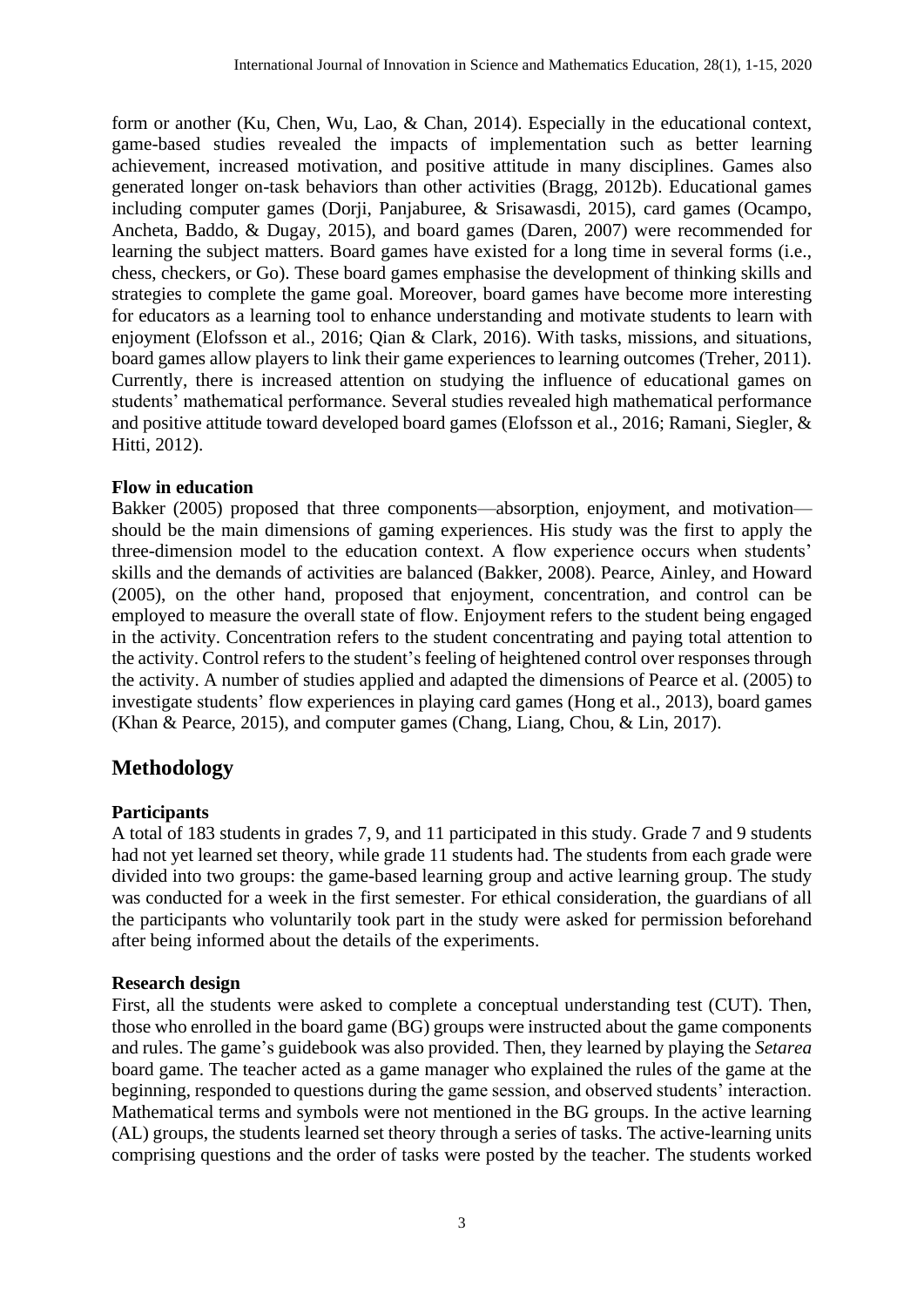in groups of four or five. Terms and symbols were introduced during the activity. At the end of each task, the teacher summarised the concepts the students had learned.

The students in both BG and AL groups were finally asked to take the parallel CUT as a posttest and complete the flow experience questionnaire (FEQ). A debriefing session was conducted for each BG group to link the game situations that students had experienced with the concepts of set theory. Finally, some students in each BG group were selected for a taskbased interview.

## **Experimental treatments**

## *The Setarea board game (for BG)*

*Setarea* was designed to help players construct the concepts of a set, subset, powerset, operations on sets, and cardinality of a set, while accomplishing missions individually and collaboratively with the help of concrete manipulatives such as cards and diagrams. The board's layout and players' movement are Monopoly-like (Hasbro, Inc.) while a player assumes the role of a citizen. Unlike Monopoly, however, the game's exchange media are career cards, each with a specific value. The cards are used in all activities and their values determine the player's points. The game ends when all the missions are completed, and the player with the most points wins. Five kinds of actions in the game, together with their specific learning objectives will be described next. These actions happen when players land on specific boxes.

## • *Property management: Set*

The most basic actions happen when a player lands on a property. Each property corresponds to a specific career. That player may (1) get career cards (a specific career, random characters) from the central government; (2) exchange a certain number of career cards for the deed; or (3) pay career cards to the owner. Since players need to manage their collections of cards in each career, the concept of a set as a collection of similar objects should be developed.

# • *Individual mission: Subset*

Two individual mission cards are given to each player at the beginning of the game. Each mission card consists of two or three different characters. To complete a mission, a player has to build a collection of human cards comprising at least one of the given characters (subset). The player earns twice the points on these cards. This mechanism provides an incentive for players to collect cards and complete the missions. Figure 1 illustrates a mission and its completion. This specific mission contains two characters (*c* and *f* in (1)) and a player may complete it using one card as in (2) or two cards as in (3). Players are allowed to point out others' mistakes.



**Figure 1: Example of a mission designed to develop students' understanding of subset**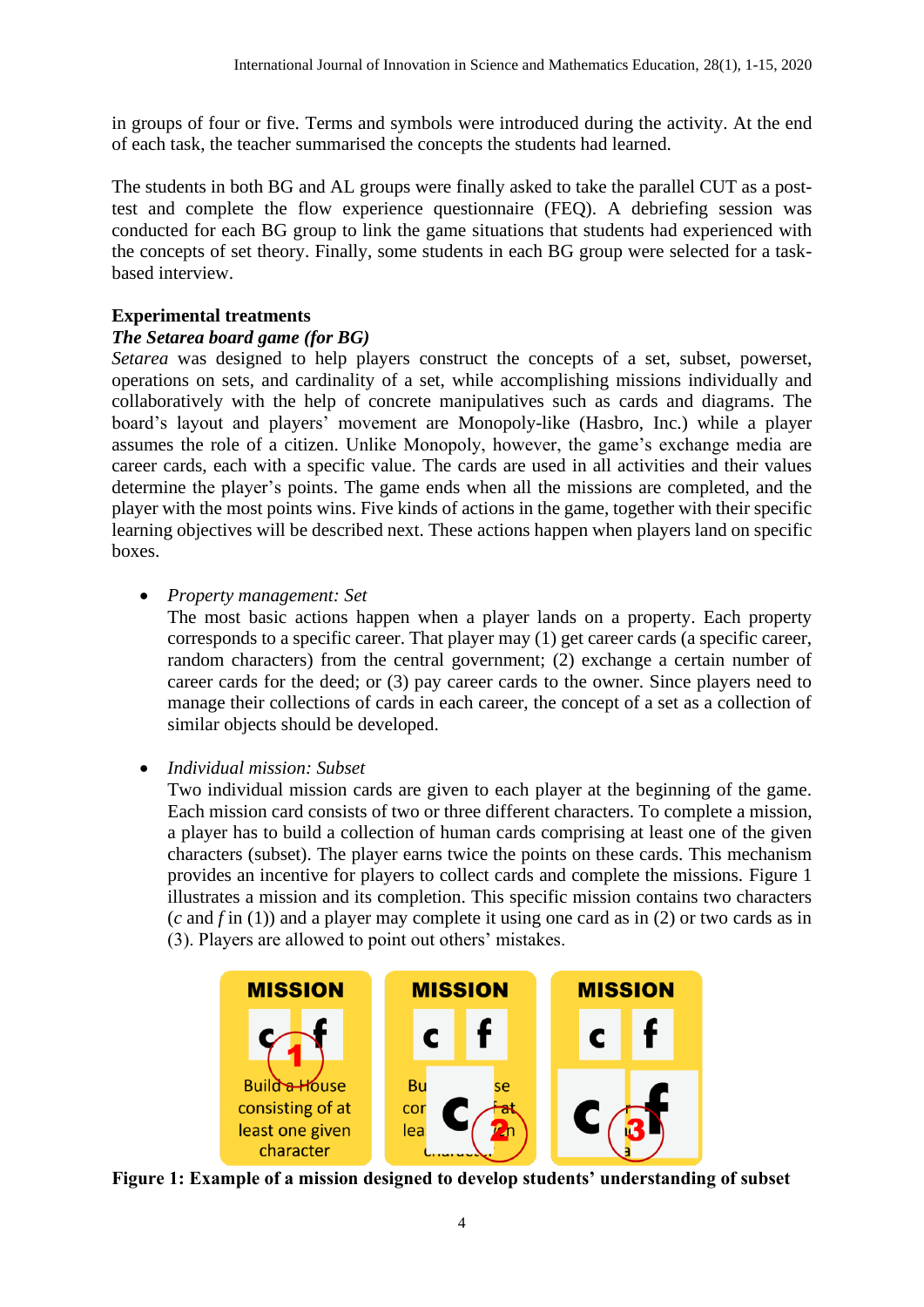## • *Group mission: Powerset*

The task required to complete a group mission is similar to that of an individual mission. However, this type of mission requires students to collaboratively work to accomplish the task. When a player lands on a *group mission* box, a group mission is opened. Each player then takes turns building a collection without repeating a previous player's collection. Figure 2 shows an example of a group mission and how to complete it. In this case, the first player may select one of the three collections and decide to select to use both cards (highest points). The next player may choose one of the two cards while the last one who joins the mission has only one way to complete the mission. Players without a required card will be skipped. Players may freely interact and learn from each other. As an added incentive to join the mission, each participating player can upgrade a property for free. Finally, when all the different collections are constructed, they will see the collection of all subsets (powerset).



**Figure 2: Example of a group mission related to powerset**

• *Group mission: Cardinality of set*

Another kind of the group mission relates to the concept of the cardinality of a set. A Venn diagram is provided for players to manipulate and collaboratively work to complete this kind of mission. Figure 3 is an example of a cardinality-related group mission and its completion. After the group mission is opened, each player takes turns placing two distinct cards on the diagram (2) corresponding to the given situation (1) until the diagram is filled (3). They are allowed to move or rearrange the cards on diagram. To complete the mission, they have to answer the given question (4) correctly. By physically placing cards on the diagram and checking the required conditions, players should begin to notice how the cardinality of each area in the diagram relates to the given conditions and to each other. Once they are familiar with this kind of task, the number of sets increases to three.



**Figure 3: Example of a group mission related to the cardinality of a set**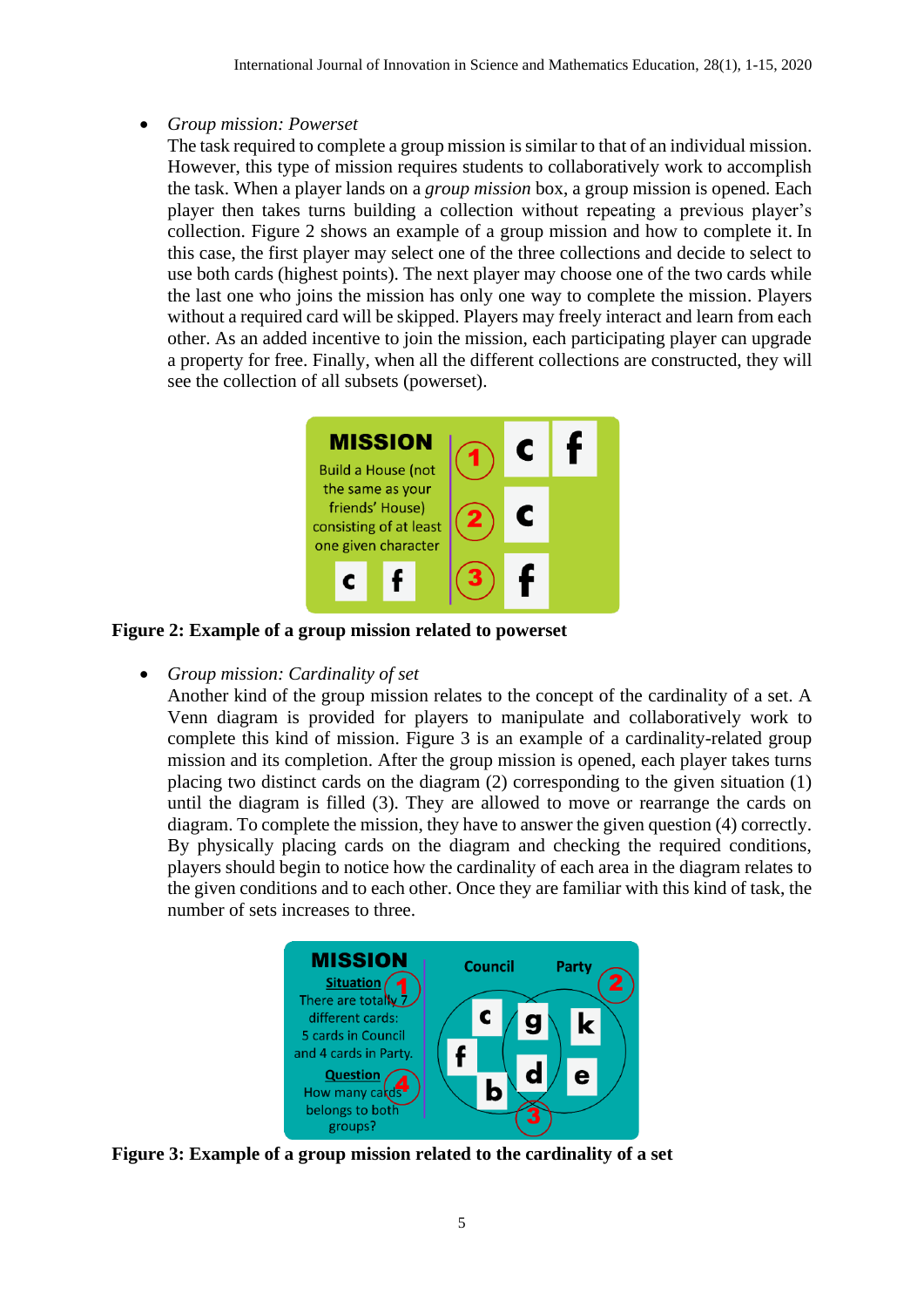## • *Election: Operations on sets*

Next, we give an example of an action that connects to the concepts of set operations. At the beginning of the game, each player gets an election mark, which has to be kept secret. There are four different election marks corresponding to four set operations (i.e., union, intersect, difference, and complement). When player A lands on an *election* box, election happens. In the election area (Figure  $4(a)$ ), each player has to put one card as the representative on one of the party boxes (Figure 4(b)) by guessing what player A's election mark is and by considering all cards on the selected council (City Council or State Council). In this case, we suppose that the election is held against the City Council. The important rule is that all the cards in the party boxes have to be distinct, which is the main concept of a set.





Player A is the last to put a card on the party box after considering all the cards appearing in the election area (Figure 5(a)). After all players put their cards in, player A opens his/her election mark and receives the cards based on the ability of the election mark. In this case, suppose that this election mark has the ability to get all the cards which are the same between the party and City Council (intersection). Player A will have three more cards from the party (Figure 5(b)). The rest of the cards will be returned to their owners. To benefit the most from an election, a player has to consider all the cards and the result of the set operation.



## *The active-learning unit (AL)*

The group activities were designed around the same concepts as those in the game actions. Students were divided into groups of four or five to participate in the sequence of tasks. Definitions, formulas, and notations were embedded in each unit. Communication and cooperation within groups and competition among groups were encouraged.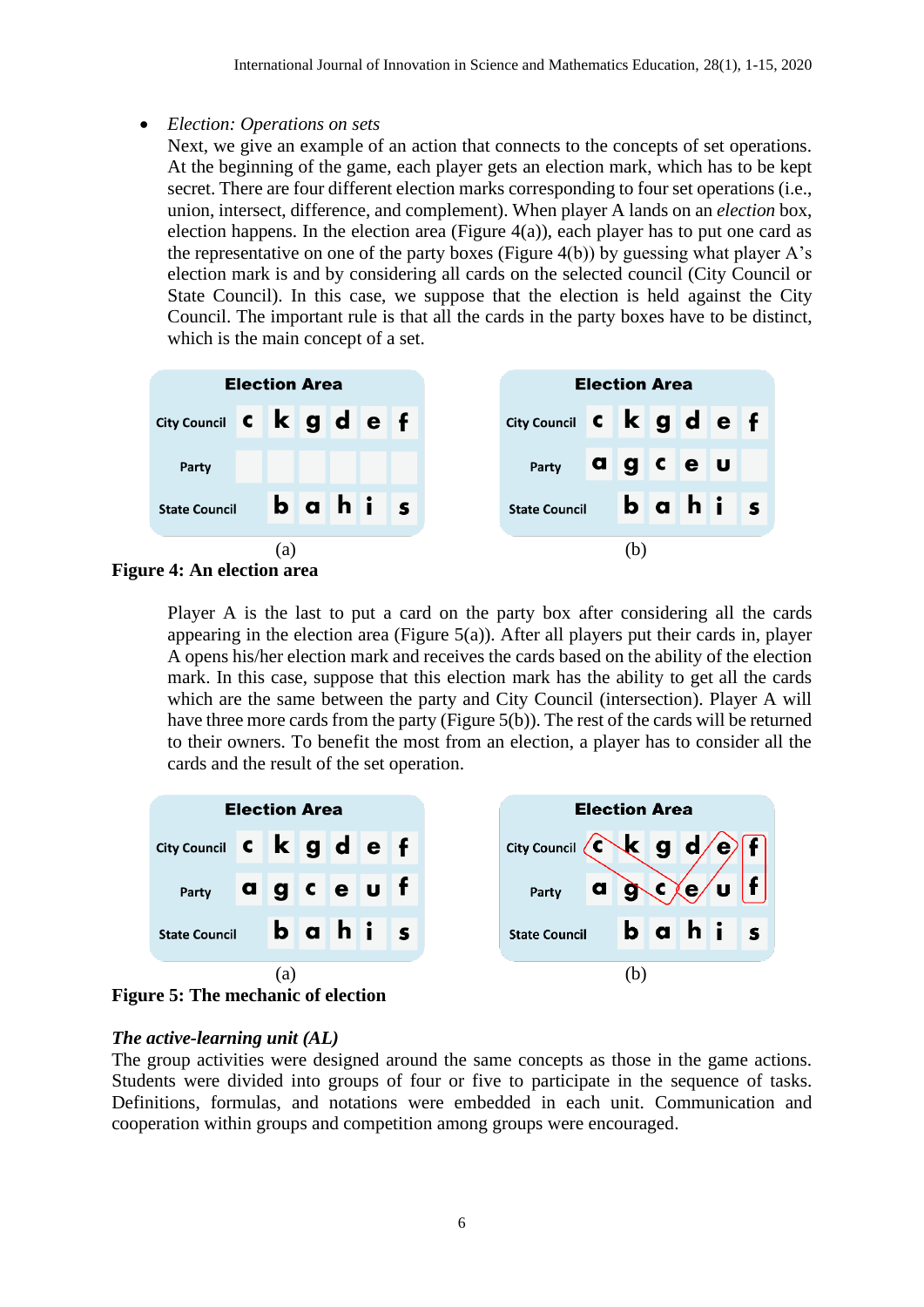# • *Task 1: Set*

Students list all members of given sets (e.g. the set of days in a week). Here the terms "set," "elements" of a set, "belong to" a set, "empty set", and "the cardinality" of a set are introduced.

# • *Task 2: Subset*

Each student is given sets with semantic descriptions (e.g., the set of the letters in the word "BATMAN" or "ANT"). A series of the given sets are designed to let students see the inclusion (subset) and equality relations. Each student is asked to pair with a friend who has the highest number of common elements. Thus, the students will see the relationship between the two sets. Finally, the teacher and the students discuss the relations between sets. Here, the terms "subset" and "equality" are introduced.

# • *Task 3: Powerset*

From Task 2, students work in groups of four or five to write down all possible subsets of the given sets. They are introduced to the term "powerset." Then they observe the number of elements of the set and the number of its subsets in order to generalise to the size of the powerset of a given set.

• *Task 4: Operations on sets*

Students are given eight different cards with specific operations (e.g.  $\{1, 2, 3, 4\}$  \*  $\{3, 4\}$  $4, 5$  = {3, 4}). Again, they work in groups to categorise these cards by their operations. They have to describe the property of the operation. For example, the "\*" operation returns the set of all elements that are in both sets. Here students are introduced to the notation of each operation and the corresponding Venn diagram.

# • *Task 5: Cardinality of set*

Word problems related to the concept of the cardinality of a set are provided. These problems require the application of set operations to solve for the cardinality of sets. Venn diagrams are employed to solve the problems. Here, students acquire the concept of the cardinality of sets. Finally, the teacher and students discuss and conclude the patterns or formulas that they have found.

In conclusion, besides the natures of the activities, the BG and AL groups differ in their sequences of learning. In the active learning unit, students obtain knowledge through a preplanned sequence of learning activities. On the other hand, those in the board game group are encouraged to learn the topics that arise during the game session.

# **Research tools**

# *Conceptual Understanding Tests (CUT)*

To reduce testing effect, we designed five parallel items for the pre- and post-tests. The items were open-ended, requiring students to show how to solve the given tasks. The items were validated by three experts in mathematics education. The Cronbach's alphas for the pre- and post-tests were 0.82 and 0.84 respectively, showing that they were highly reliable.

# *Flow Experience Questionnaire (FEQ)*

We employed FEQ developed by Hong et al., (2013). Twelve items were selected, translated into Thai, and adapted to fit the situations. The questionnaire comprises three dimensions: enjoyment, concentration, and control. Each item was in the form of a five-point Likert scale,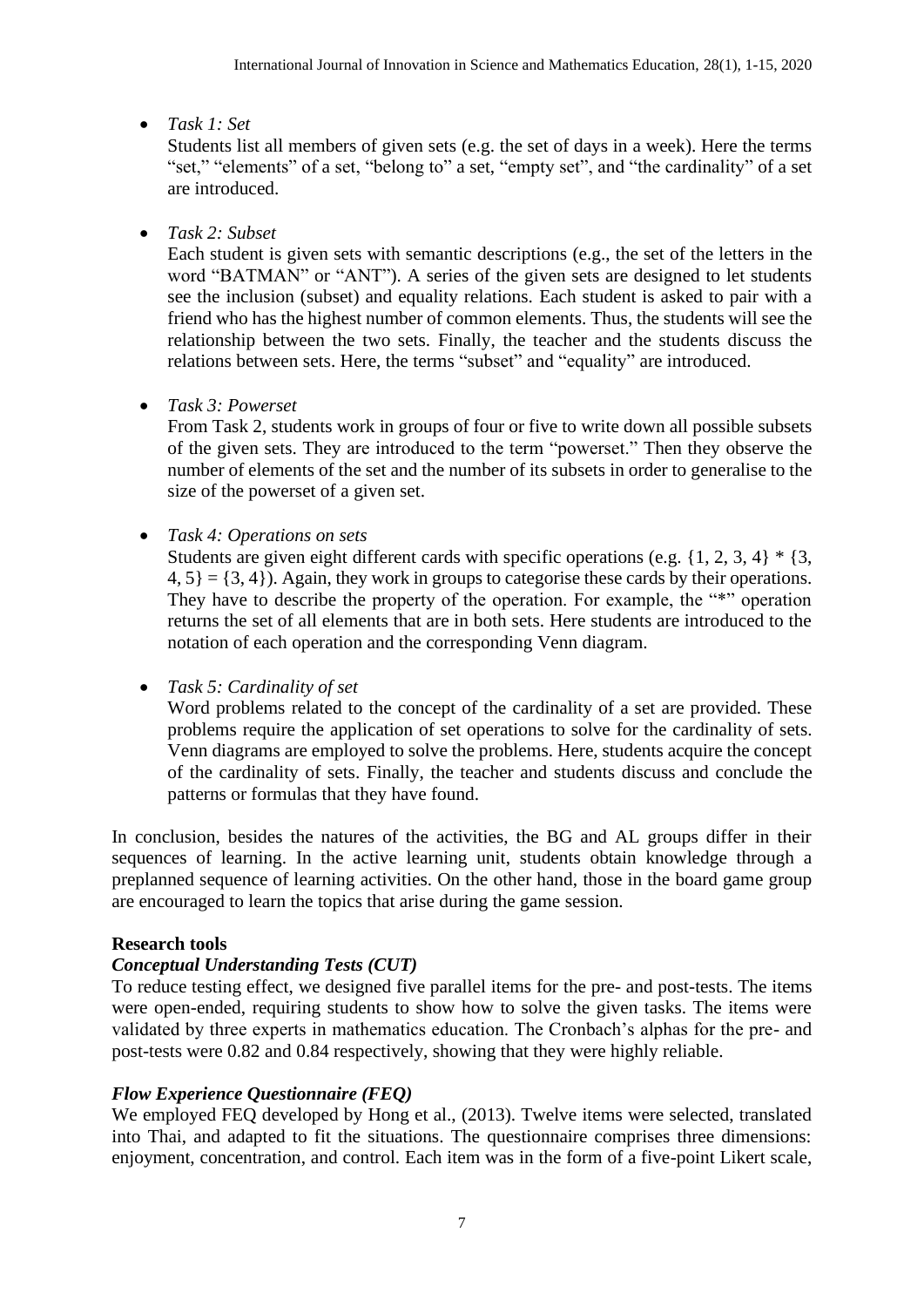ranging from 1 (extremely disagree) to 5 (extremely agree). The Cronbach's alphas for BG and AL were 0.76 and 0.78 respectively, indicating that the questionnaire was reliable.

## *Task-based interview*

Students in the BG group in each grade were selected for the task-based interview based on their strategies and their successes in the game. They were asked to attempt a sequence of tasks using cards, pencils, and paper. The tasks were similar in content to, but different in context from, those in the game.

# **Results**

The effectiveness of the developed board game and active learning unit was interpreted according to the CUT scores, FEQ, interviews, and observations. All data were analyzed to answer the three research questions (RQ). Quantitative and qualitative methods are mixed to confirm and validate the results.

# **Students' learning improvement**

Firstly, to answer RQ1, the students' learning improvement for each treatment was analyzed from the CUT scores. The individual increases for each group passed the Shapiro-Wilk test of normality. The mean of the post-test scores was significantly higher than that of the pre-test scores for the pair of BG and AL groups in every grade (Figure 6 and Table 1). The differences of the means of the pre- and post-test scores (improvement scores) ranged from 6.80 to 21.62 points. For each treatment, the improvement scores were in ascending order from grade 7 to grade 9 to grade 11.



**Figure 6: The means and standard deviations (vertical bars) for each treatment in each grade**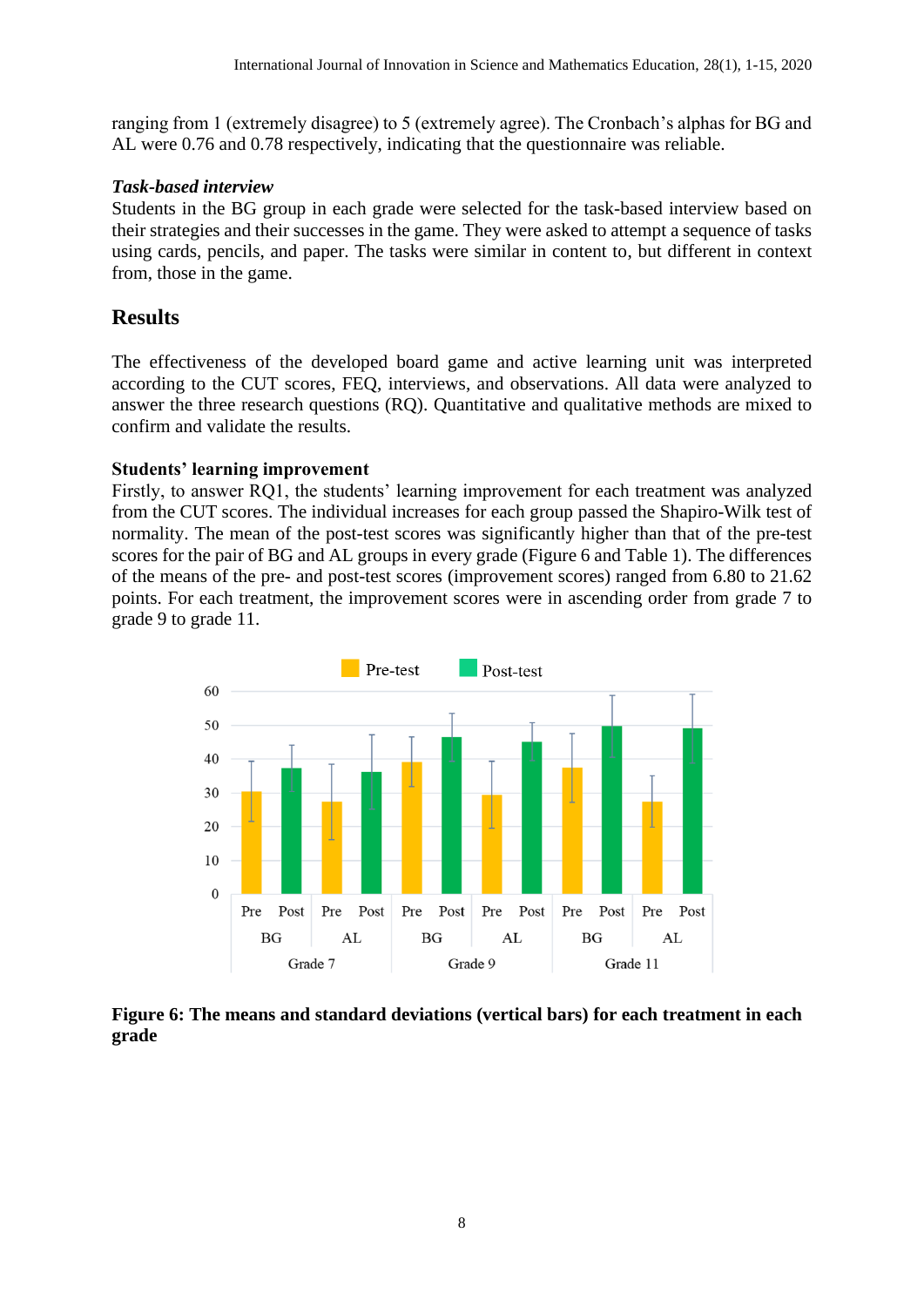| Grade | Group     | <b>Testing</b> | N  | <b>Mean</b> | Post-Pre | S.D.  | <b>Test</b>  | <i>p</i> -value |
|-------|-----------|----------------|----|-------------|----------|-------|--------------|-----------------|
|       | <b>BG</b> | Pre            | 30 | 30.50       | 6.80     | 8.90  | $t = 5.523$  | $0.000*$        |
| 7     |           | Post           |    | 37.30       |          | 6.81  |              |                 |
|       |           | Pre            | 32 | 27.34       | 8.88     | 11.18 | $t = 5.222$  | $0.000*$        |
|       | AL        | Post           |    | 36.22       |          | 11.12 |              |                 |
| 9     | <b>BG</b> | Pre            | 39 | 39.21       | 7.31     | 7.41  | $t = 5.997$  | $0.000*$        |
|       |           | Post           |    | 46.51       |          | 7.13  |              |                 |
|       | AL        | Pre            | 20 | 29.45       | 15.75    | 9.91  | $t = 12.773$ | $0.000*$        |
|       |           | Post           |    | 45.20       |          | 5.63  |              |                 |
| 11    | <b>BG</b> | Pre            |    | 37.47       | 12.33    | 9.15  | $t = 7.019$  | $0.000*$        |
|       |           | Post           | 36 | 49.81       |          | 10.19 |              |                 |
|       | AL        | Pre            | 20 | 27.46       | 21.62    | 7.63  | $t = 9.655$  | $0.000*$        |
|       |           | Post           |    | 49.07       |          | 10.19 |              |                 |

**Table 1: Learning improvements**

 $* p < 0.05$ 

## **Differences of students' learning achievements between the BG and AL groups**

To address RQ2, whether the treatments affected the learning achievements differently, the pre- and post-test scores of both BG and AL groups were analysed together for each grade.

#### *Pre-test results*

There was no significant difference between the means of the pre-test scores of both treatment groups ( $t = 1.224$ ,  $p = 0.226$ ) for grade 7, indicating that the students in both the groups had similar prior knowledge regarding the concepts of set theory. However, the means of pre-test scores for grade 9 ( $t = 2.715$ ,  $p = 0.030$ ) and grade 11 ( $Z = 2.719$ ,  $p = 0.007$ ) were significantly different, with the score of the BG group being higher than that of the AL group for each grade. Thus, *t*-test was used to analyzed the post-test scores of the  $7<sup>th</sup>$  graders while ANCOVA was used for the pre- and post-test scores of the  $9<sup>th</sup>$  and  $11<sup>th</sup>$  graders.

## *Post-test results*

Table 2 shows that there was no significant difference between the post-test scores of BG and AL groups ( $t = 0.458$ ,  $p = 0.649$ ) for grade 7, suggesting that both the developed educational board game and active learning activities could similarly enhance the students' conceptual understanding of the set concepts.

| Grade | Group | <b>Testing</b> | N  | <b>Mean</b> | S.D.            | Test        | <i>p</i> -value |
|-------|-------|----------------|----|-------------|-----------------|-------------|-----------------|
| −     | BG    | Post           | 30 | 37.30       | $6.81$<br>11.12 | $t = 0.458$ | 0.649           |
|       |       | Post           |    | 36.22       |                 |             |                 |

| Table 2: $t$ -test of the $7th$ graders' post-test scores |  |  |  |
|-----------------------------------------------------------|--|--|--|
|-----------------------------------------------------------|--|--|--|

Table 3 reveals that there are no statistically significant differences in post-test scores between the groups of learning activities (Grade 9:  $p = 0.063$ , Grade 11:  $p = 0.321$ ). Hence, we can conclude that the means of post-test scores of BG group are not significantly different from the AL group. This can suggest that both the developed educational board game and the active learning activity can enhance the students' conceptual understanding in the mathematical concept of set.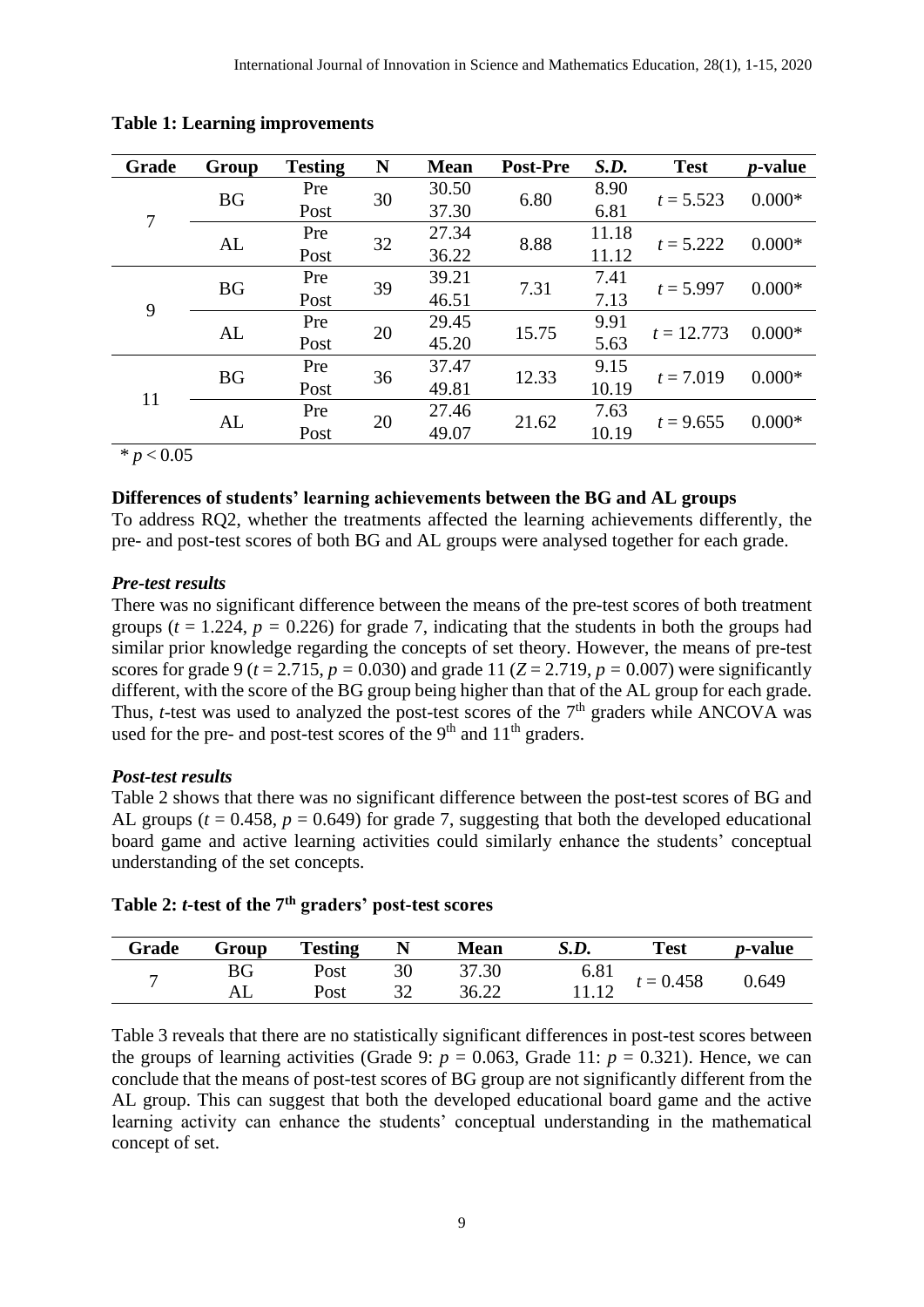| Grade | <b>Source</b>  | Sum of<br>squares | df | <b>Mean</b><br>square | <i>F</i> -value | <i>p</i> -value |
|-------|----------------|-------------------|----|-----------------------|-----------------|-----------------|
|       | Pre-test       | 869.072           |    | 869.072               | 29.250          | $0.000*$        |
| 9     | Between groups | 106.711           |    | 106.711               | 3.592           | 0.063           |
|       | Within groups  | 1663.872          | 56 | 29.712                |                 |                 |
|       | Total          | 2639.655          | 58 |                       |                 |                 |
| 11    | Pre-test       | 591.494           |    | 591.494               | 7.070           | $0.010*$        |
|       | Between groups | 83.807            |    | 83.807                | 1.002           | 0.321           |
|       | Within groups  | 4935.991          | 59 | 83.661                |                 |                 |
|       | Total          | 8520.947          | 61 |                       |                 |                 |

**Table 3: ANCOVA test of the 9th and 11th graders' post-test scores**

 $* p < 0.05$ 

## **Students' concept construction through gameplay**

This section interprets some of the students' actions and interactions while encountering the missions or actions in the game during each stage of conceptual development.

#### *Individual mission: Subset*

An individual mission required players to build a collection of cards containing at least one given character. At the early stage, collections with one character were often built to accomplish the mission. They then helped in correcting their friend's collection to get the most reward by including more cards in the collection. At this stage, they learned to form subsets from what they had done in several similar missions. After that, the students' behaviour during the missions had totally changed; they spent more time on task to think by manipulating cards in their hands before building a collection. That is, they had formed a conceptual understanding of subset.

#### *Group mission: Powerset*

A group mission required players to collaboratively build distinct collections containing at least one given character. The combination of all the collections, together with the empty set, is the powerset. Unfortunately, we could not find a way to include the empty set in the game. Thus, the true powerset was introduced in the debriefing process. While undertaking this mission in the early stage where two characters were given, most of the students again used only one card to form their collections. They just laid down their cards without sharing any idea related to the task. We used questions to stimulate their thinking such as "Can you build a different collection?" or "Are these all the possible collections?". Some students could respond and build collections consisting of two human cards. At this stage, the students had the opportunity to observe their friends' collections and improve their understanding through the task. Some spoke out loud: "Ooh, I see I also have the same cards as yours" or "we have to build three different collections". The observation of the later mission with three given characters gave us important information. They were more collaborative in accomplishing the task by sharing ideas, discussing, and also correcting mistakes happening in the mission. They manipulated the cards before placing them on the board and helped each other to check the constructed collection. Moreover, some of them related the group mission to the mission of subset by saying "This is the same as the last mission". It could be inferred that our game situations allowed the students to connect the two related concepts.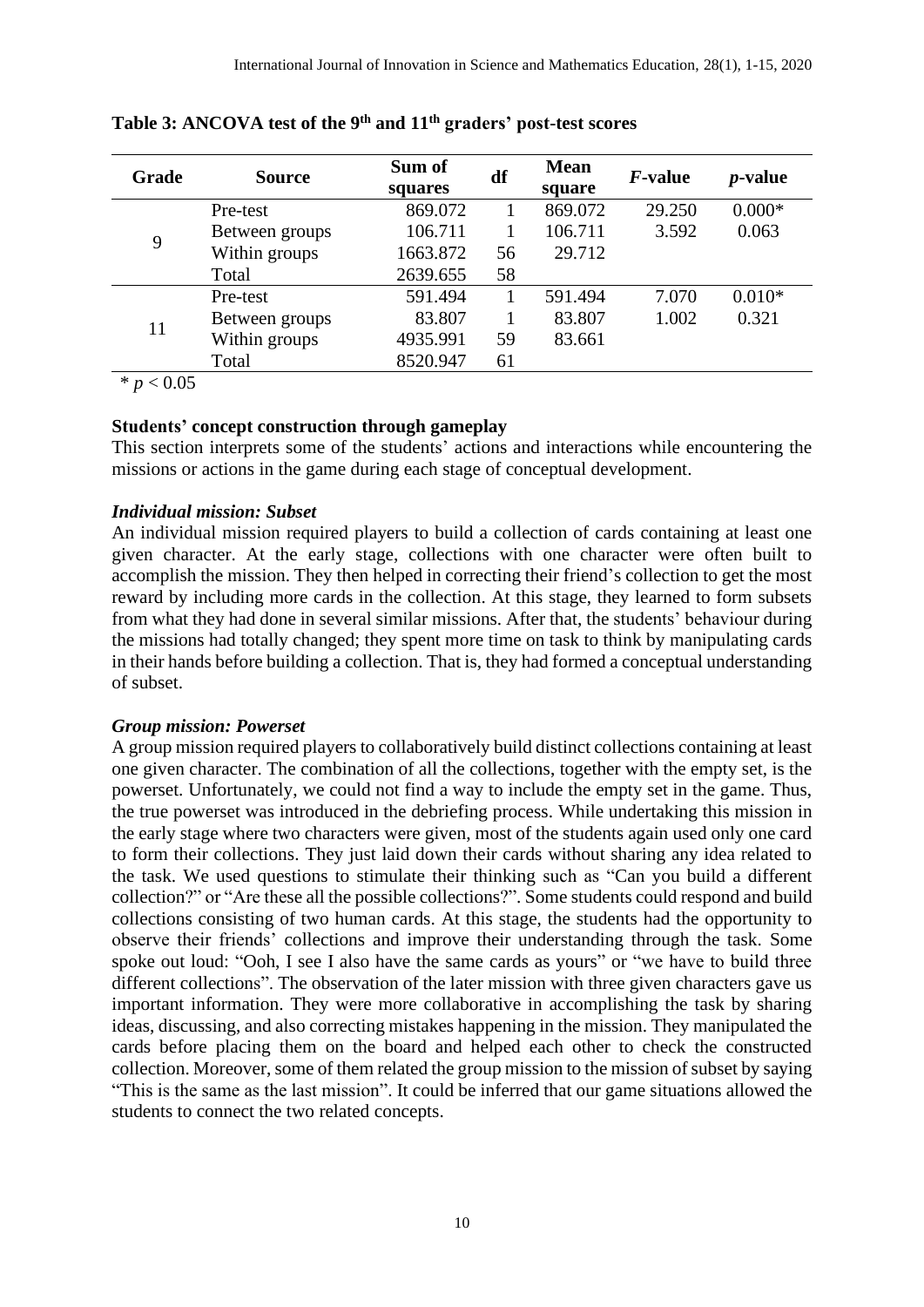## *Group mission: Cardinality of set*

These were the last game missions; the game ended when these missions were completed. In these missions, problems related to the cardinality of sets were provided with diagrams for students to manipulate their human cards. After reading the situation, each player had to contribute two human cards on the diagram. Initially, each student just placed two cards wherever they wanted. After a while, they started helping each other arrange the positions of the cards according to the given situation to get the right answer and finish the mission. Later, in a problem involving three sets, their strategies changed. They considered where the right positions should be before placing any card. Collaboration always happened, and the ideas for solving the task were discussed and shared. At this stage, they had constructed the concept of cardinality through the task. After placing all the cards, they did not have to rearrange any card, and they could also answer the question correctly.

## *Election: Operations on sets*

When an election was held, all players had to join this action. They had to consider the cards on the selected council before placing their cards on the party. Again, they just laid down human cards at first. When the election was completed, some got their cards back while others lost the cards. After becoming familiar with this game action, their strategies totally changed. They considered for a while before placing the cards, which meant that they were concerned about the cards on the council, the election mark of the turn owner, and maybe the possible result of this election. Finally, they could complete the election without any mistakes and without having to read the manual. That is, they had constructed the concepts of set operations.

## **Students' flow experience**

The students' responses to FEQ were analysed to answer RQ3. The Mann-Whitney *U* test was employed to compare the flow experiences of the BG and AL groups. Table 4 shows that the mean scores for the overall flow experiences as well as the three underlying dimensions of the two groups were significantly different  $(p < 0.05)$ . Therefore, we can conclude that the overall flow experience of the BG group was higher than that of the AL group for each grade, indicating that students who were involved in the BG groups were reportedly more immersed in the activity. They had high affective responses which meant that they were participating more willingly as compared to those in the AL groups. Among the flow dimensions, the highest mean scores belonged to *enjoyment* for both BG and AL groups in every grade.

| Grade | <b>Variables</b> | BG          |      | AL          |      | Z     |                 |
|-------|------------------|-------------|------|-------------|------|-------|-----------------|
|       |                  | <b>Mean</b> | S.D. | <b>Mean</b> | S.D. |       | <i>p</i> -value |
|       | <b>Flow</b>      | 4.19        | 0.37 | 3.88        | 0.29 | 3.115 | $0.002*$        |
| 7     | Enjoyment        | 4.53        | 0.46 | 4.22        | 0.36 | 3.042 | $0.001*$        |
|       | Concentration    | 4.08        | 0.42 | 3.74        | 0.34 | 3.389 | $0.002*$        |
|       | Control          | 3.96        | 0.55 | 3.69        | 0.48 | 1.096 | $0.002*$        |
| 9     | Flow             | 3.97        | 0.34 | 3.41        | 0.32 | 2.773 | $0.002*$        |
|       | Enjoyment        | 4.35        | 0.44 | 3.66        | 0.43 | 1.917 | $0.001*$        |
|       | Concentration    | 3.69        | 0.34 | 3.37        | 0.31 | 3.302 | $0.004*$        |
|       | Control          | 3.88        | 0.53 | 3.18        | 0.44 | 1.684 | $0.006*$        |
| 11    | <b>Flow</b>      | 3.82        | 0.64 | 3.13        | 0.32 | 4.391 | $0.000*$        |
|       | Enjoyment        | 3.94        | 0.79 | 3.26        | 0.36 | 4.228 | $0.000*$        |
|       | Concentration    | 3.80        | 0.74 | 3.03        | 0.48 | 4.050 | $0.000*$        |
|       | Control          | 3.74        | 0.69 | 3.11        | 0.41 | 3.725 | $0.000*$        |

| Table 4: Differences in the means of students' flow experiences |  |
|-----------------------------------------------------------------|--|
|-----------------------------------------------------------------|--|

 $* p < 0.05$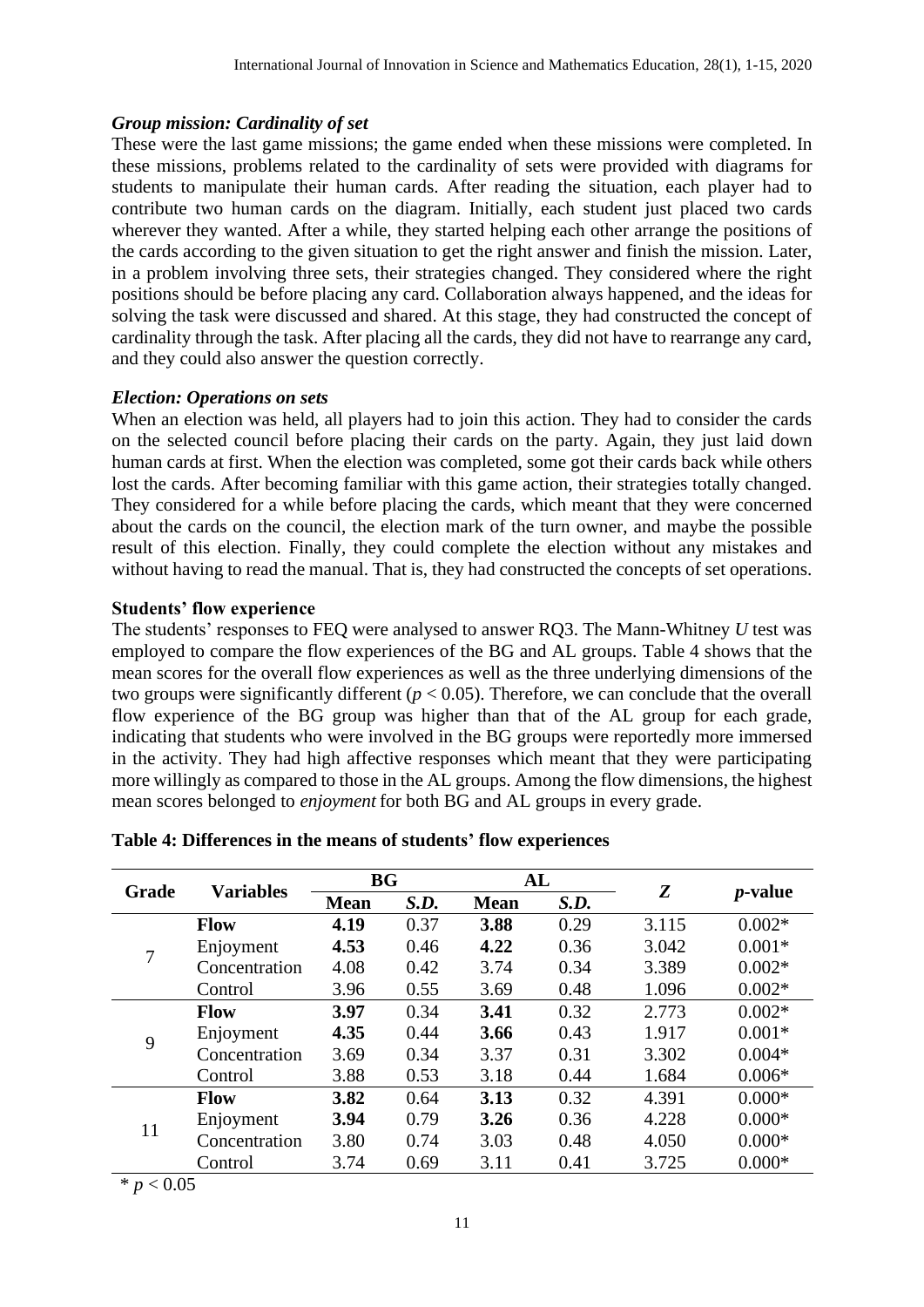# **Discussion**

The learning improvements were significant for both the BG and AL groups in all grades. It is clear that the students who attended the two different groups improved their learning which can be explained by the different activities in the two groups. They were encouraged to learn and obtain knowledge in both groups. In the AL groups, the proper sequence of active learning activities was provided to engage students. Meanwhile, the students in the BG groups experienced the embedded concepts through gameplay. The most important factor allowing them to construct knowledge was the game mechanics. Even though the intervention periods were rather short, our designed game missions could drive them to construct the concepts of set theory. Based on the observation and interview, the improvement of the BG groups could be attributed to three aspects of the game, namely the concreteness of the materials and actions, the concepts embedded in the missions, and the coherence of the context. The concreteness of the materials allowed the students to physically manipulate them while completing the missions, thus creating concrete experiences which could be easily processed by their brains and facilitating concept construction. As pointed out by Thompson (1994), the concreteness itself would not be able to facilitate concept construction without properly embedding the intended concept. The coherence of the context helped the students form a schema incorporating different game missions and their corresponding concepts so that they should be able to retain the knowledge. Such retention was evident from the task-based interview where they used Venn diagrams to solve the problems related to the cardinality of three sets. Upon reflection, our designed game features are consistent with the principles of designing an educationally rich game proposed by Russo, Russo, and Bragg (2018).

The interview was used to triangulate the results from CUT and to gain more insights into the students' conceptual understanding. Most of them could solve the given tasks and explain which parts of the game allowed them to solve the related tasks. Some wrote pictures of human cards on the diagrams similar to their experiences in the game missions (Figure 7). Moreover, a group of students could generate the cardinality formula to solve the related problems. This means that the learning had occurred and they could adapt the experiences and understanding from *Setarea* to new contexts as well.



**Figure 7: Student's response to an interview task**

The observation also provided further evidence to support why the students' learning improvement in the BG groups had occurred. Figure 8 shows examples of interactions among students and their roles while undertaking the missions. We can see that they were paying close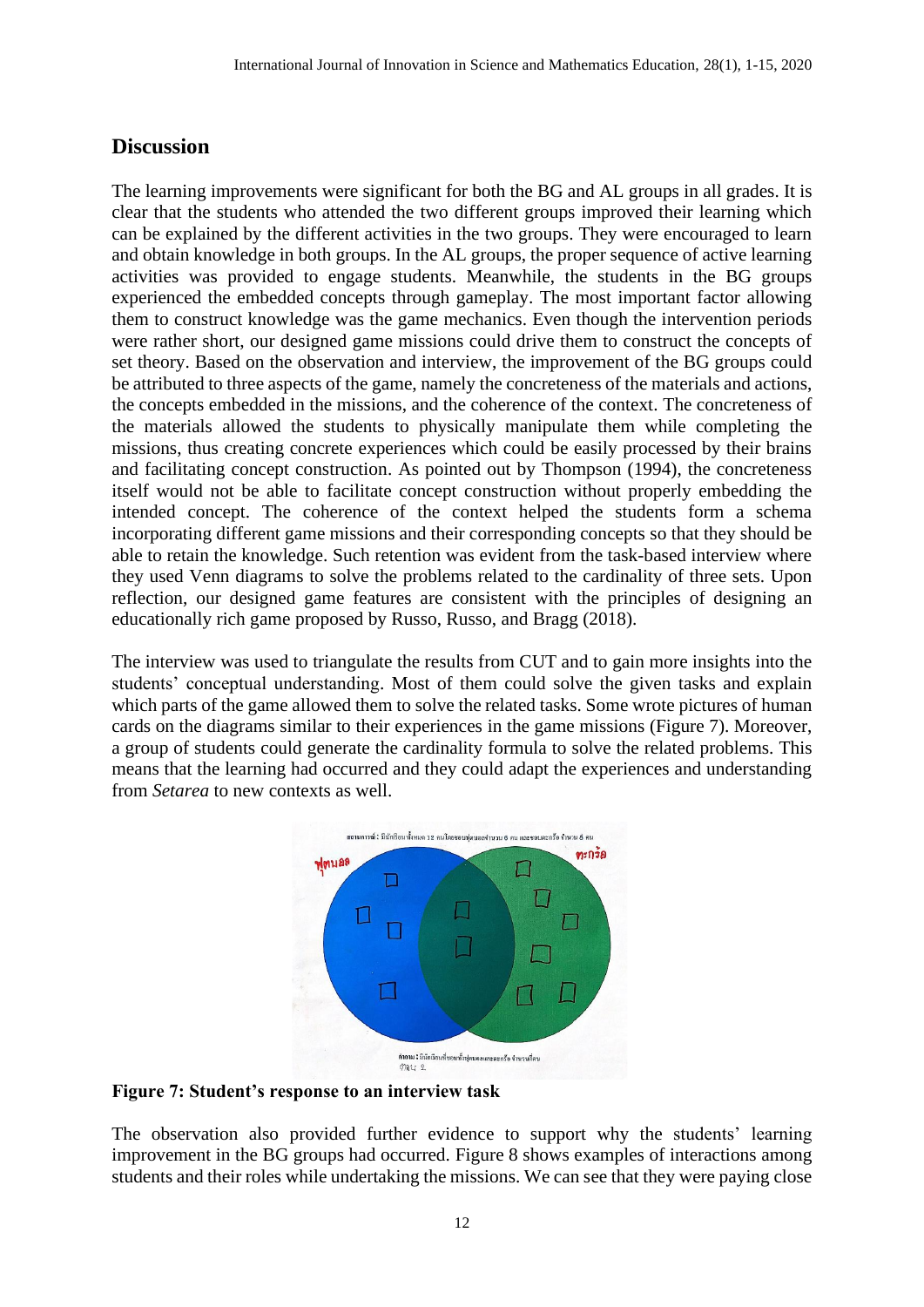attention to the tasks at hand. In each group, one or two students played the role of the leader, managing and stimulating others to collaborate in the game missions. Additionally, when tracking the post-test scores of these students, large improvements were found. It helped validate why learning achievement could occur despite short-time experiences with *Setarea*. Additionally, during the interventions, the BG groups spent more time on the tasks than the AL groups which is consistent with Bragg's (2012b) results.



**Figure 8: Interactions among students during game missions**

*Setarea* was as effective as the active-learning unit at raising the students' understanding. Similar findings were reported by Bragg (2012a) and Siegler and Ramani (2008). However, the main difference between the two approaches was the teacher's and students' roles. For the BG groups, the teacher spent time introducing the game components and game rules. When the game began, students may have had a number of questions about the rules. They then enjoyed themselves and had fun. On the other hand, for the AL groups, the teacher had to guide every step of activities. Thus, the students in the BG groups were more active in obtaining knowledge, which could result in being more confident and having better mental ability as reported by Asoodeh, Asoodeh, and Zarepour (2012).

Regarding flow experiences, the results showed that game-based learning significantly enhanced learners' enjoyment, concentration, and control better than active learning. Board game learning generated more curiosity than active learning. Thus, the students were immersed in a pleasant feeling. Students could also concentrate better and involve themselves more in the learning process. The mechanics of the game enabled students to monitor their accomplishments in the game so that they felt in control of the outcomes. These results were consistent with those of Chang et al., (2017), Chen, Liao, Cheng, Yeh, and Chan (2012), and Khan and Pearce (2015). However, to implement in real classes, teachers or practitioners could consider the diversity of students and time allocation.

# **Conclusion**

The results of this study indicated that educational board games and active learning activities could be used to promote meaningful learning in the concept of set theory. In game-based learning, the teacher's role was minimal while the students spent more time on task engagement during gameplay. In this circumstance, the teacher was a learning facilitator who encouraged the students to play and construct knowledge by themselves. Additionally, the students had better flow experiences. Nonetheless, both groups of students enjoyed the developed learning activities as indicated by their responses to FEQ with the enjoyment dimension being rated the highest.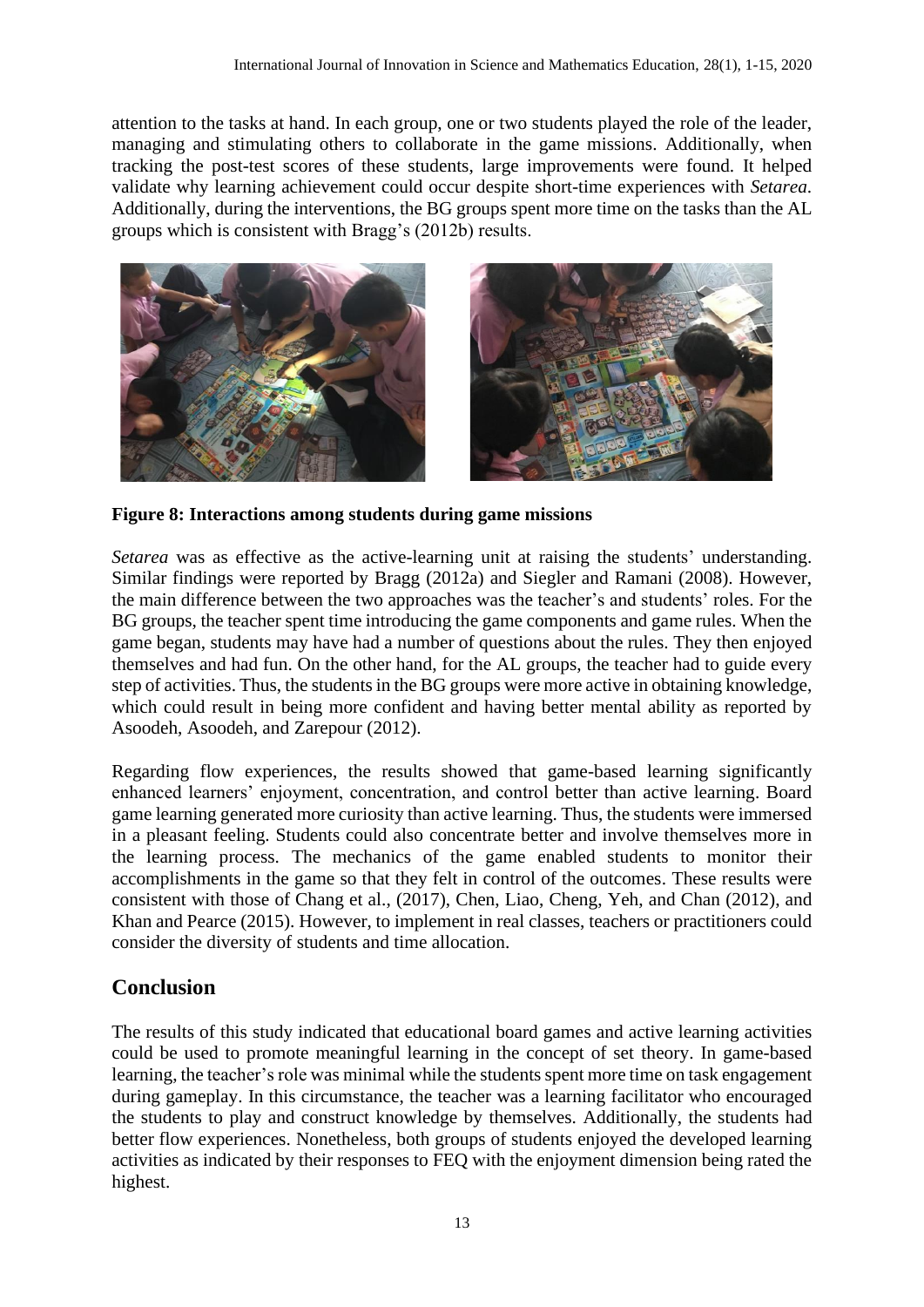# **Acknowledgements**

This study was supported by the Development and Promotion of Science and Technology Talents Project (DPST) and The Institute for the Promotion of Teaching Science and Technology (IPST).

## **References**

- Asoodeh, M. H., Asoodeh, M. B., & Zarepour, M. (2012). The impact of student-centered learning on academic achievement and social skills. *Procedia - Social and Behavioral Sciences*, *46*, 560–564.
- Bagni, G. T. (2006). Some cognitive difficulties related to the representations of two major concepts of Set Theory. *Educational Studies in Mathematics*, *62*(3), 259–280.
- Bakker, A. B. (2005). Flow among music teachers and their students: The crossover of peak experiences. *Journal of Vocational Behavior*, *66*(1), 26–44.
- Bakker, A. B. (2008). The work-related flow inventory: Construction and initial validation of the WOLF. *Journal of Vocational Behavior*, *72,* 400–418.
- Bragg, L. A. (2012a). Testing the effectiveness of mathematical games as a pedagogical tool for children's learning. *International Journal of Science and Mathematics Education, 10*(6), 1445-1467.
- Bragg, L. A. (2012b). The effect of mathematical games on on-task behaviours in the primary classroom. *Mathematics Education Research Journal*, *24*(4), 385-401.
- Cai, J., Perry, B., Wong, N.-Y., & Wang, T. (2009). What is effective teaching? In J. Cai, G. Kaiser, B. Perry, & N.-Y. Wong (Eds.), *Effective Mathematics Teaching from Teachers' Perspectives: National and Crossnational Studies.* Rotterdam: Sense, 1-36.
- Chang, C-C., Liang, C., Chou, P-N., & Lin, G-Y. (2017). Is game-based learning better in flow experience and various types of cognitive load than non-game-based learning? Perspective from multimedia and media richness. *Computer in Human Behavior, 71*(1), 218–227.
- Chen, Z.-H., Liao, C.C.Y., Cheng, H.N.H., Yeh, C.Y.C., & Chan, T.-W. (2012). Influence of game quests on pupils' enjoyment and goal-pursuing in math learning. *Educational Technology & Society*, *15*(2), 317–327.
- Daren, L. (2007). Taking students out for a ride: Using a board game to teach graph theory. *Proceeding on the 38th SIGCSE Technical Symposium on Computer Science Education Conference*, (pp. 367-371). Covington, Kentucky, USA.
- Davidson, J. (2015). *Active Learning in the Secondary Mathematics Classroom: The Effect on Student Learning.* Senior Honors Thesis, Colorado State University-Pueblo, USA.
- Demirci, C. (2017). The Effect of Active Learning Approach on Attitudes of 7th Grade Students. *International Journal of Instruction, 10*(4), 129-144.
- Dogan, H. (2011). Set theory in linear algebra. *Mathemetica Aeterna*, *1*(5), 317–327.
- Dogan-Dunlap, H. (2006). Lack of set theory: Relevant prerequisite knowledge. *International Journal of Mathematics Education in Science and Technology, 4*(6), 401–410.
- Dorji, U., Panjaburee, P., & Srisawasdi, N. (2015). A learning cycle approach to developing educational computer game for improving students' learning and awareness in electric energy consumption and conservation. *Educational Technology & Society, 18*(1), 91–105.
- Elofsson J., Gustafson, S., Samuelsson, J., & Träff, U. (2016). Playing number board games supports 5-year-old children's early mathematical development. *Journal of Mathematical Behavior, 43*, 134–147.
- Firdaus, Kailani, I., Bakar, N. B., & Bakry. (2015). Developing critical thinking skills of students in mathematics learning. *Journal of Education and Learning*, *9*(3), 226–236.
- Fischbein, E., & Baltsan, M. (1999). The mathematical concept of set and the "collection" model. *Educational Studies in Mathematics, 37*, 1–22.
- Gafoor, K. A., & Kurakkan, A. (2015). Why high school students feel mathematics difficulty? An exploration of affective believes. In paper submitted to the *UGC Sponsored National Seminar on Pedagogy of Teacher Education–Trend and Challenges*, Farook Training College, Kozhikode, Kerala: India.
- Hong, J-C., Hwang, M-Y., Chen, W-C., Lee, C-C., Linn, P-H., & Chen, Y-L. (2013). Comparing the retention and flow experience in playing Solitary and Heart Attack games of San Zi Jing: A perspective of Dual Process Theory. *Computer and Education, 69,* 369–376.
- Khan, A. & Pearce, G. (2015). A study into the effects of a board game on flow in undergraduate business students. *The International Journal of Management Education*, *13*, 193–201.
- Ku, O., Chen, S.-Y., Wu, D.-H., Lao, A.-C.-C., & Chan, T.-W. (2014). The effects of game-based learning on mathematical confidence and performance: High ability vs. low ability. *Educational Technology & Society*, *17*(3), 65–78.